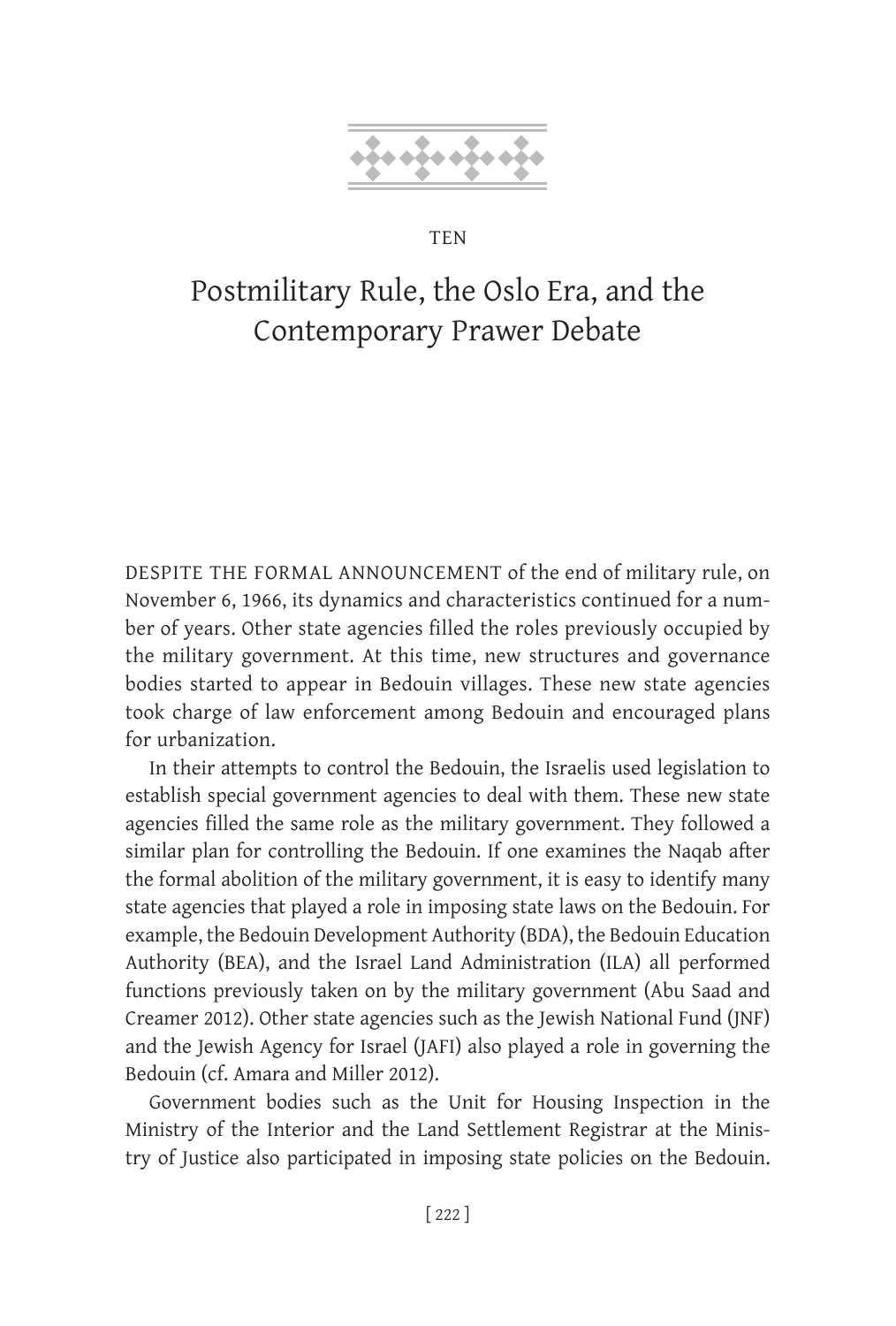These agencies were responsible for acting against illegal Bedouin housing and for land-claim registration (Greenspan 2005). There was also an Implementation Authority. The Rotem was a special police unit for law enforcement among the Bedouin (Yiftachel 2003, 36). From time to time, the ILA disrupted Bedouin who were continuing to live on their land. The ILA would raid the Bedouin in order to try to impose land utilization on them. The ILA excuse was that the Bedouin had built illegally on state land without permission (Jakubowska 1992, 90).

In 1976, Ariel Sharon established a key government unit that contained and amplified these post-military developments intended to enforce restrictions on Bedouin life. Part of the Agriculture Ministry, this special unit was called the Green Patrol. It was set up to guard and protect state land from the Bedouin (Swirski and Hasson 2006). Bedouin women called it the "Black Patrol" (interview with Amneh, July 2013). Members of the unit usually arrived with the intention of fighting so-called Bedouin infiltration and reducing the number of Bedouin flocks to stop overgrazing (Falah 1985; Horowitz and Abu Saad 2007). The Green Patrol confiscated Bedouin flocks and demolished Bedouin tents. It justified its actions against the Bedouin by arguing that they damaged the desert environment with their black goats (Jakubowska 1992, 90–91). It also claimed the Bedouin had been grazing their livestock in a closed military area. Shepherds had to pay high fines to retrieve their herds and sometimes recovered considerably fewer animals than had been taken.

The Green Patrol became the main tool used by the Likud party and the Agriculture Ministry to gather the Bedouin and settle them into specific places. It employed a policy of pulling down and demolishing Bedouin tents and houses. It expropriated, killed, or sold thousands of animals and sometimes required their owners to pay high fines. The Bedouin assumed that these policies intended to terrorize them in order to make them leave their land (*Sawt al-bilad*, July 1, 1984). They therefore resisted such actions. They continued to graze their flocks wherever possible and even took to concealing the tracks of their animals. Sometimes the women spoke to the Green Patrol as a tactic to marginalize the patrol. Testimonies of Bedouin women show that the Green Patrol would raid their encampments and pull down their tents. The patrol would cut the main ropes and then drag the tents behind their jeeps in order to force the Bedouin to leave (interview with Hajja Sarah, May 2014).

Government agencies started to find new tactics to force Bedouin to submit and to follow government policies. Greenspan (2005) describes the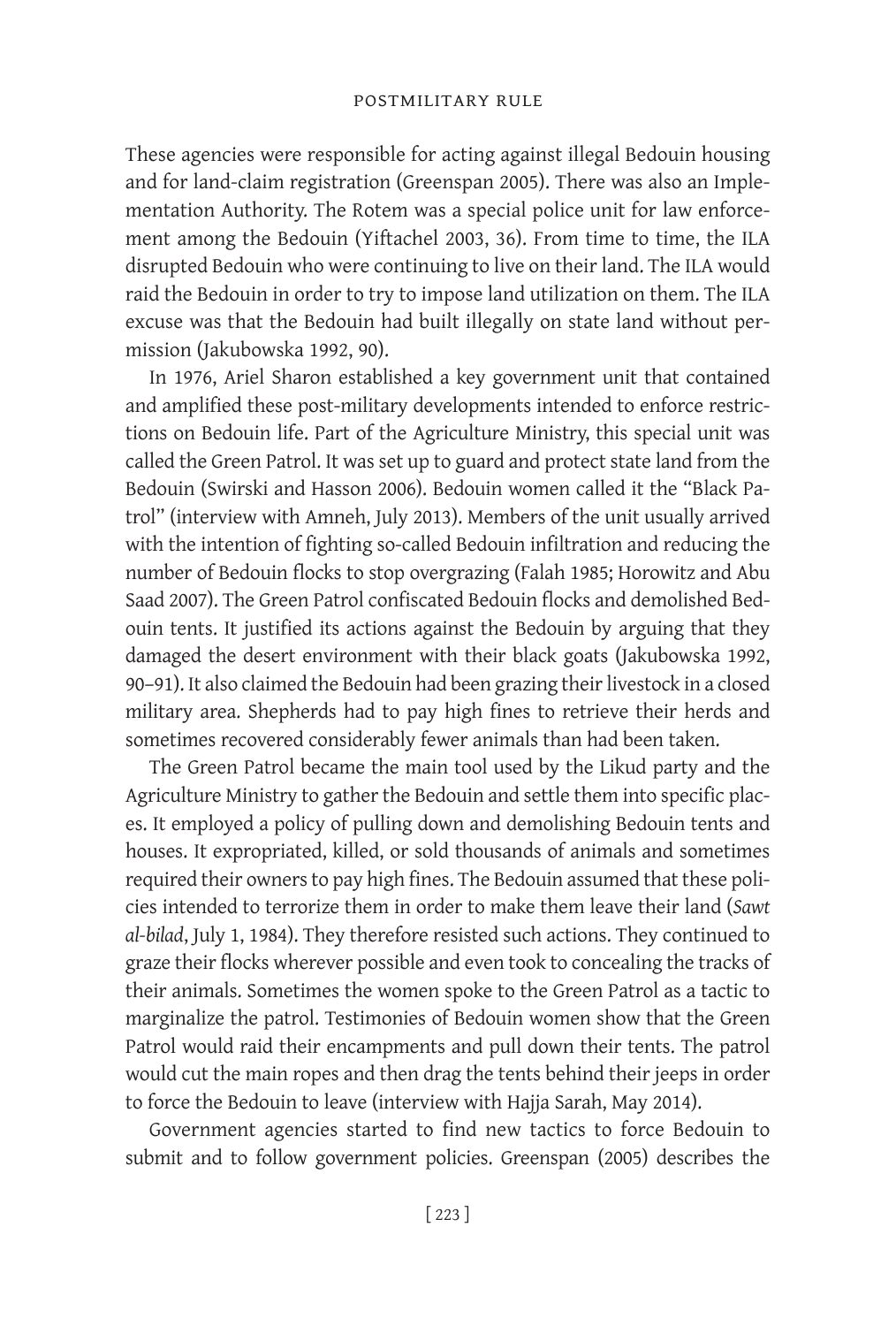authorities' enforcement policies toward the Bedouin. Some of these worked against those who used state land or against those who built illegally. The government used the Green Patrol to enforce these acts. In an interview conducted in al-Araqib (north Rahat) before its demolition in 2010, the shaikhs of the village confirmed that the authorities used tough tactics to force the Bedouin to leave their land. These tactics included assessing and imposing fines, sending shaikhs to court, prosecuting tribal members, issuing demolition orders, bulldozing cultivated fields, and spraying toxic chemicals on crops. Some family members became ill and had to have hospital treatment because they had been poisoned (interview with Haj Ismael al-Tori, August 2010).

The policy of demolishing Bedouin homes begun in the 1960s has continued until the present (well-known cases are al-'Araqib and 'Atir Um al-Hiran). In the wake of the abolition of the military government, agencies such as the ILA and the JNF continued to demolish the lives of the Naqab Bedouin. However, the Bedouin did not submit.<sup>1</sup>

### Memory and the Bedouin Right of Return

Bedouin started to submit more demands for the right to live on their native land after the abolition of the military government and the start of urbanization. Reclaiming the land had not been possible during the military government. In some cases, the Bedouin began to cultivate their land. This linked them to the past and was important in helping them remember their history. This indicates that Bedouin awareness of their native land became stronger after the termination of the military government.

Bedouin adopted the return to their land (al-'awda ila al-diyar) as a historical reimagining of their past. The act of remembering the past, especially historical lands and names of places, played a crucial role in Bedouin survival tactics. They strengthened their land claims by using memory to tell the authorities that they would never forget their land. Stories of the past narrated by Bedouin emphasized the role of memory as a survival strategy. According to Aburabia (2014), telling stories about the past and visiting their former lands became an integral part of Bedouin rituals. If asked, almost any family in Rahat today has a story to tell of land claims and their willingness to return.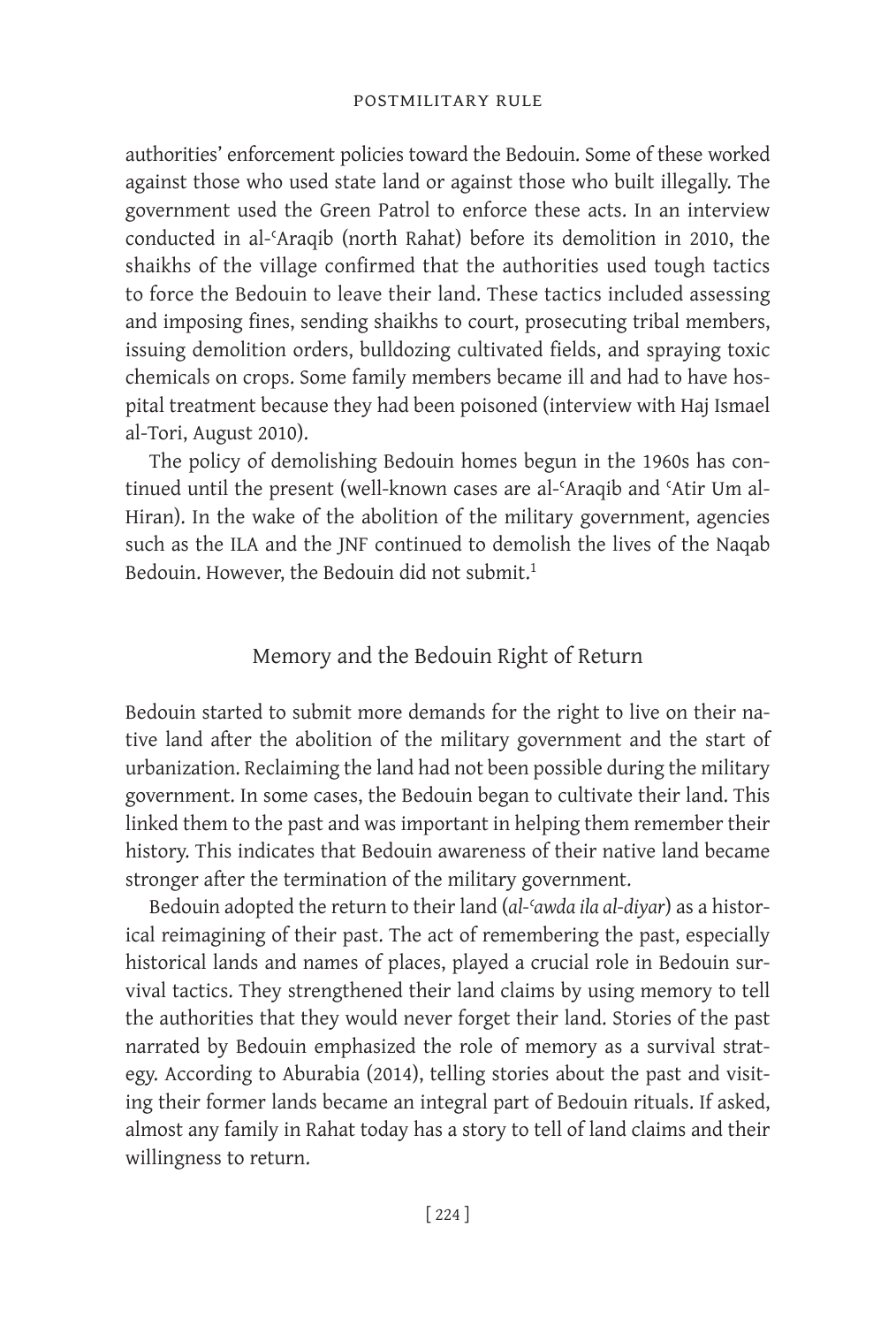#### POSTMILITARY RULE

The Bedouin right of return to their ancestral land manifested itself in various ways. Through cultivating their land, bringing their extended families, and telling their children about their past, the Bedouin conveyed a sense of consciousness of their former lives (interview with Hajja Fatmeh, March 2014). They started to return on weekends and holidays to visit their indigenous and historical land. These everyday acts turned into acts of survival and of bringing the past to life. For example, the two religious feasts of 'Eid al-Adha and 'Eid al-Fitr became crucial holidays for returning to the land, remembering the past, and exchanging stories. In this way, Bedouin visits to demolished villages and expropriated land turned into emotional events that recalled happy childhoods and strengthened old memories. Parents were proud to tell their children, "This land was our land, *ardna*, and we shall return to it one day" (interview with Abu Ahmad al-Nasasrah, March 2014). Taking photographs of the land that included their children was an obvious way of laying claim. In some cases, when access to a particular site was barred, the photos were taken from behind a fence. Today, in many Bedouin houses, one sees framed pictures hanging in the sitting room that include scenes of the family on their historical land. In many cases, women's embroidery includes the Palestinian flag, often seen hanging in Bedouin living rooms. Every visitor is told the history behind each picture.

When I conducted interviews in Rahat, I heard stories of how the Bedouin perceived their new life in the towns. Some of these attitudes were shocking. Some interviewees referred to the day they moved to Rahat as a "black day" (yawm aswad) in their life. Others said that they were living in a "diaspora" (*al-mahjar*) and never felt loyal to Rahat as a town. For example, a Bedouin who was forced to leave his land east of Beersheba and to live in Rahat said:

I wish I could go to my tribe's land and to live on it, from where we were evicted and to which we were not allowed to return. Here in Rahat we feel like strangers, we feel that we do not belong to this town at all. I do not see my future in this town, I want to go back to my ancestral land; even living in a tent is much better than this nightmare called Rahat. I am "strange" in Rahat, I have no land, and I live on other Bedouin land, even though we bought it from the government. There is no value in living in this town, as we do not have land of our own here.

(INTERVIEW WITH AHMAD, MARCH 2014)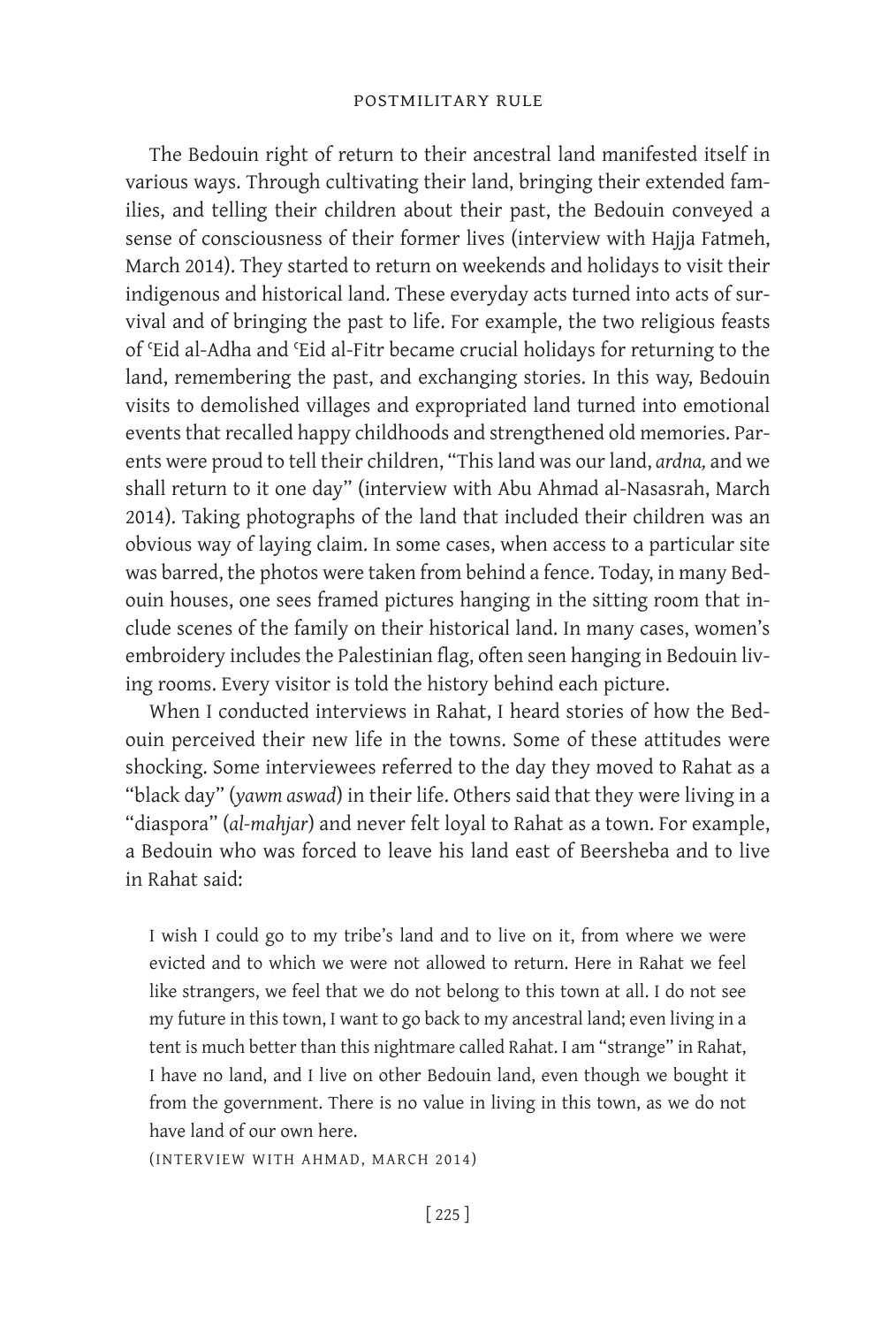Other Bedouin reclaim their identity by taking their children to see their ancestral land: "The children must know where we lived before the Nakba, they must memorize the names of the valleys and names of different routes." As one interviewee explained:

I live in Rahat today, but my land in Tal al-Malah is still empty and we are not allowed to enter it except once or twice a year only, on holidays, such as al-Adha. Every Eid I take my children to our land east of Beersheba, we take pictures and I remind my sons that here was my house, here are our dams, wells, olive trees and grape vines. All that remains to us is 'memory,' we will not forget the piece of land. I was born on it, I will say until my last breath that it is my land and I wish to be buried there.

(INTERVIEW WITH MUHAMAD ABU NASSAR, JUNE 2013)

During the last two decades, visits to Bedouin native lands have taken different shapes and have even turned into permanent living arrangements. Many Bedouin families, disillusioned by the empty promises of Israeli authorities, began to employ much more effective forms of resistance by building their tents and wooden shacks on their ancestral land. Sayah al-Tori recounted the story of how his tribe had gone back to their land at al-'Araqib after it had become tired of government pledges. This Bedouin shaikh was evicted from his land in the 1950s but had been promised that he could return in a few months. However, the struggle to return continued until the tribe understood that the Israeli authorities would not allow it. When I interviewed the shaikh in 2009, he said that they were fed up with Israeli promises:

I have been waiting for more than forty years to be allowed to return to my land, but this dream has never come true. The Israeli authorities promised us a couple of times we could return to our land, but it was only on paper. As a consequence, we decided to return into our native land and to build our houses without having the authorities permit. This is our land, and I will live here forever, and I will not wait for the Israeli authorities to defraud us any longer. Now we are cultivating our land and remembering our past, whether the authorities want it or not.

(INTERVIEW WITH SAYAH AL-TORI, JULY 2009)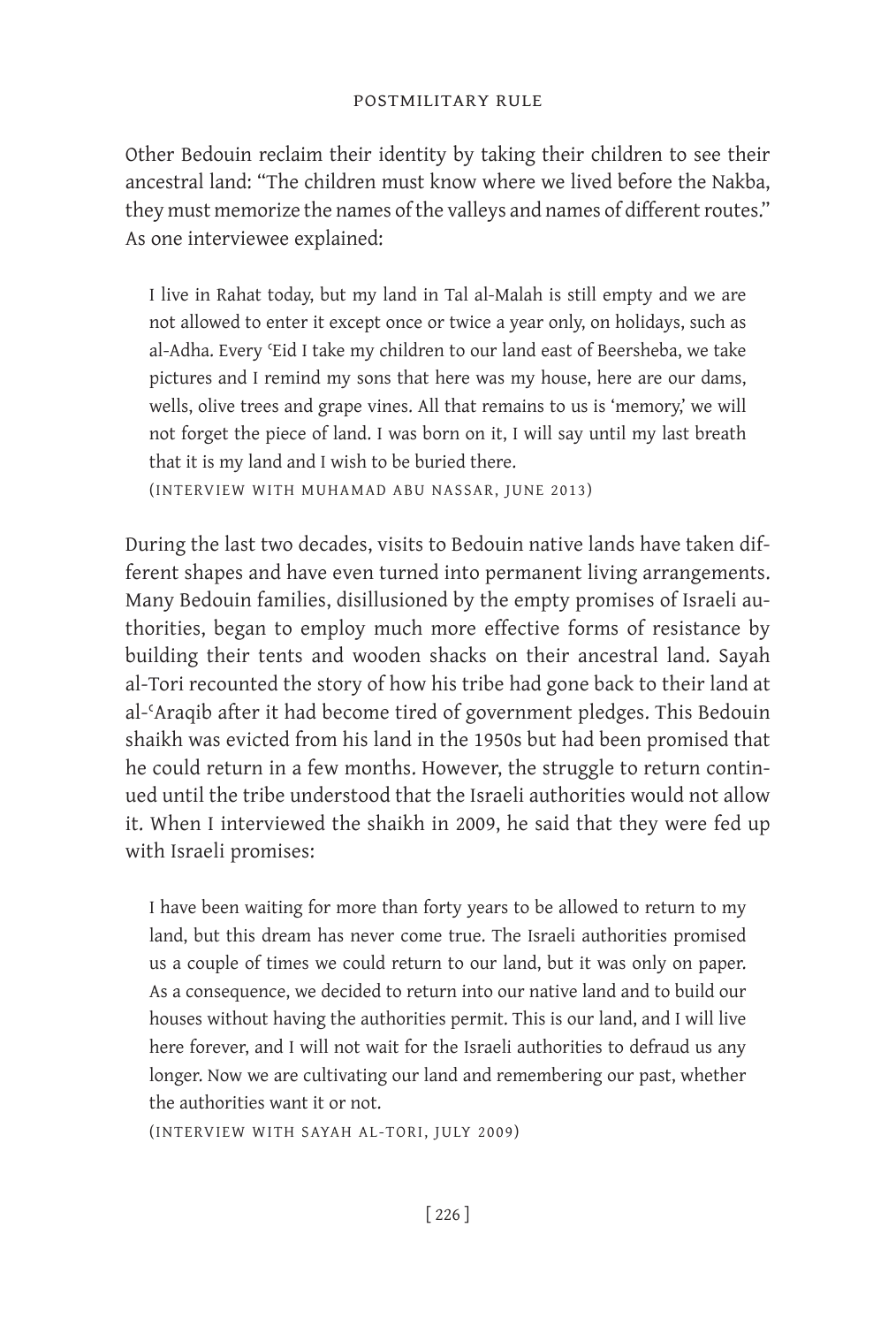Al-'Araqib village was neither the first nor the last case in which the Bedouin finally started to return to their land.<sup>2</sup> Enforcement tactics did not stop the Bedouin from continuing their lives.

Another village that faced destruction was Twayel Abu Jarwal, near the village of Laqiya. The al-Talalqa tribe lived in the village for generations before the establishment of the state of Israel. They have resisted attempts to make them leave their land and have confronted the destruction of their village more than thirty times. They continue to resist, putting their shacks and tents back together again. Each time they rebuild, the government returns, harassing them, uprooting fences, and demolishing the village yet again. From time to time, government agents come to make sure the work is complete and that there are no Bedouin still living there. This tribe has also been subject to arrest for rebuilding their houses and working on their land. Recently, the police arrested fifteen members of the tribe, claiming they had attacked JNF workers over a land dispute. The police maintained that "the sabotage and violence were perpetrated by an organized, hierarchic group which operated secretly."3

In both of these cases, Bedouin rejected state policies by going back to their historical land.<sup>4</sup> They marginalized the state's policies and adopted silent resistance. They claimed their land and visited it with their children. Land claims represented one form of resistance adopted by the Bedouin after the abolition of the military government, and beginning in the 1970s, numerous Bedouin land claims appeared in Israeli courts.<sup>5</sup> But these were not sufficient. The Bedouin had to physically to return to their ancestral land and cultivate it again, arguing that it was their land:

Everywhere I go with my family and we cultivate our land; this is what remains from our past. In order not to marginalize our historical claims for our land, cultivation is the symbol of our land and past. At least we will not give up, this is the piece of land where we grew up and played together, and I remember every metre of it, the valleys, the dams, the wells, and I could even tell you the number of trees we planted there. These olive trees, vines, and fig trees are the symbol and testimony that it is our land; it does not matter what the Israelis think. (INTERVIEW WITH YOUSEF, MAY 2014)

Memory has taken another shape among the 1948 generation, who still use the historical names of their demolished villages and land. It is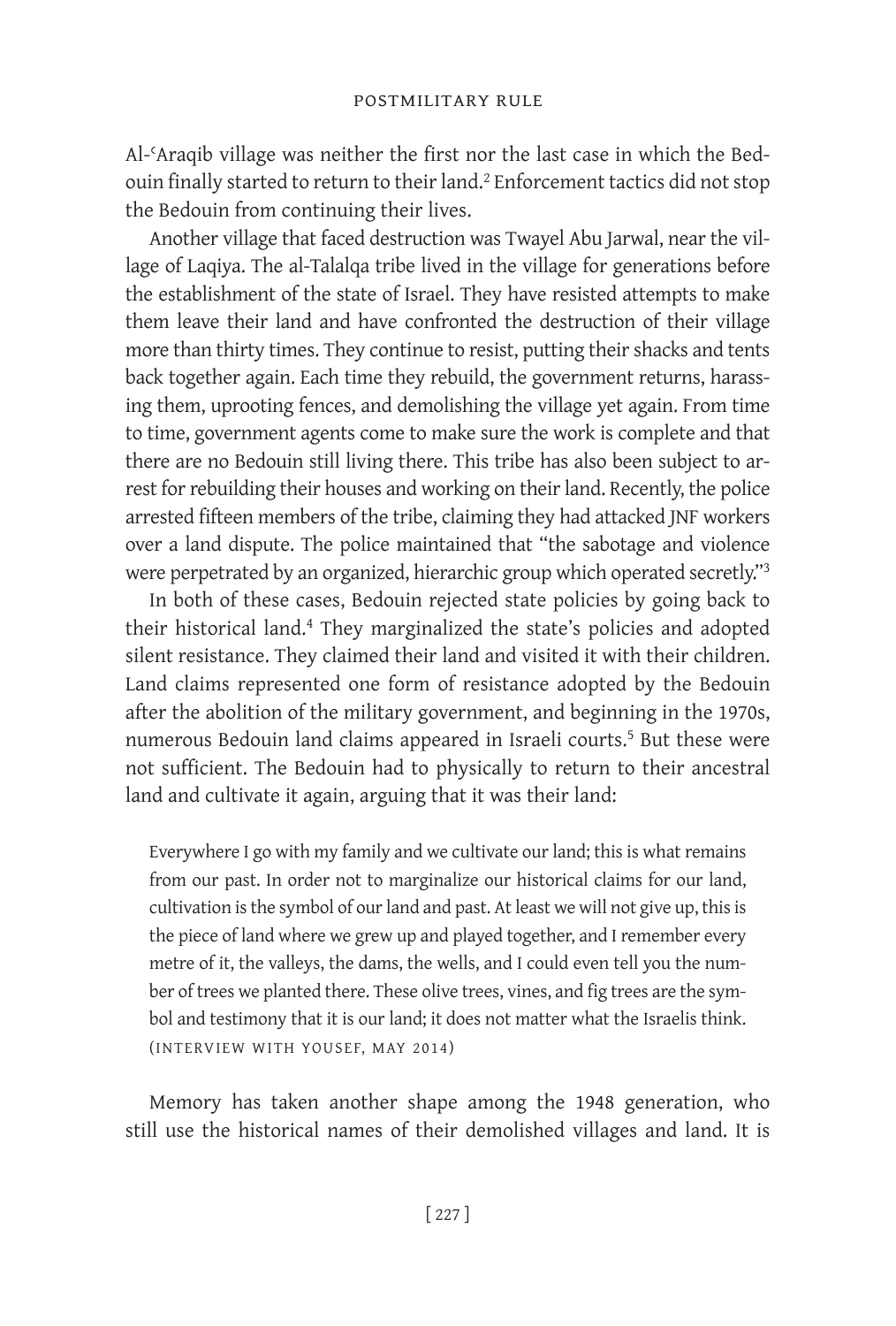immediately recognizable that the past is still alive and remains within their memories. They do not used any of the names Israel has created in order to change the identity of places in the Naqab. Mentioning the original names of valleys, villages, dams, wells, and roads is one form of memory that challenges the Israeli policy of "Hebrew-izing" the historical names of al-Naqab.

The majority of my interviewees negated the "Hebrew-izing" of their villages and land names. When they refer to Beersheba, they always say Bi'r al-Saba<sup>c</sup>. It is the same for Wadi al-Shalala, Bir al-Mshash, Tal al-Malah, Wadi al-Sharia<sup>3</sup>, Kharbit Zummara, al-Hdeiba, Tal Abu Jaber, and many more.

#### The Unrecognized Bedouin Villages

After the abolition of military rule, the Israeli authorities planned and recognized a few Bedouin villages. According to Moshe Arens (2013), "Only a process of Westernization, or in this case Israelization, can bring normality to Bedouin society."<sup>6</sup> However, after the Israeli authorities had created the seven permanent Bedouin towns, the phenomenon of unrecognized villages emerged. Despite being full Israeli citizens, all Bedouins who refused to move into the planned towns were categorized by the authorities as illegal and unrecognized. Most of the unrecognized villages were created before the establishment of the state of Israel. Some came about because of special orders issued by the military governors in the 1950s, as in the case of 'Atir Um al-Hiran (Nasasra 2012). At that time, the military governors pushed the remaining Bedouin to move to the enclosed zone, and this led to the development of new unrecognized villages.

Today, the thirty-six unrecognized villages accommodate half of the Arab Bedouin citizens of Israel. They are deprived of basic services such as housing, water, electricity, education, and health care directly because of the conflict over land ownership and indigenous rights. Bedouin residents of unrecognized villages resisted moving to the planned towns because doing so meant that they would lose their land rights.

The government took a significant step toward resolution of these challenges in 2000 by beginning the process of recognizing another set of Bedouin villages (Abu Saad and Creamer 2012, 40–41). Recognition (both full and partial) was granted to ten new villages: Elgren, Um Bateen, Um Metnan, Qasser Al Ser, Tlaa' Rashid, Abu Tlool, Alfora'a, 'Amrah, Beir Haddaj,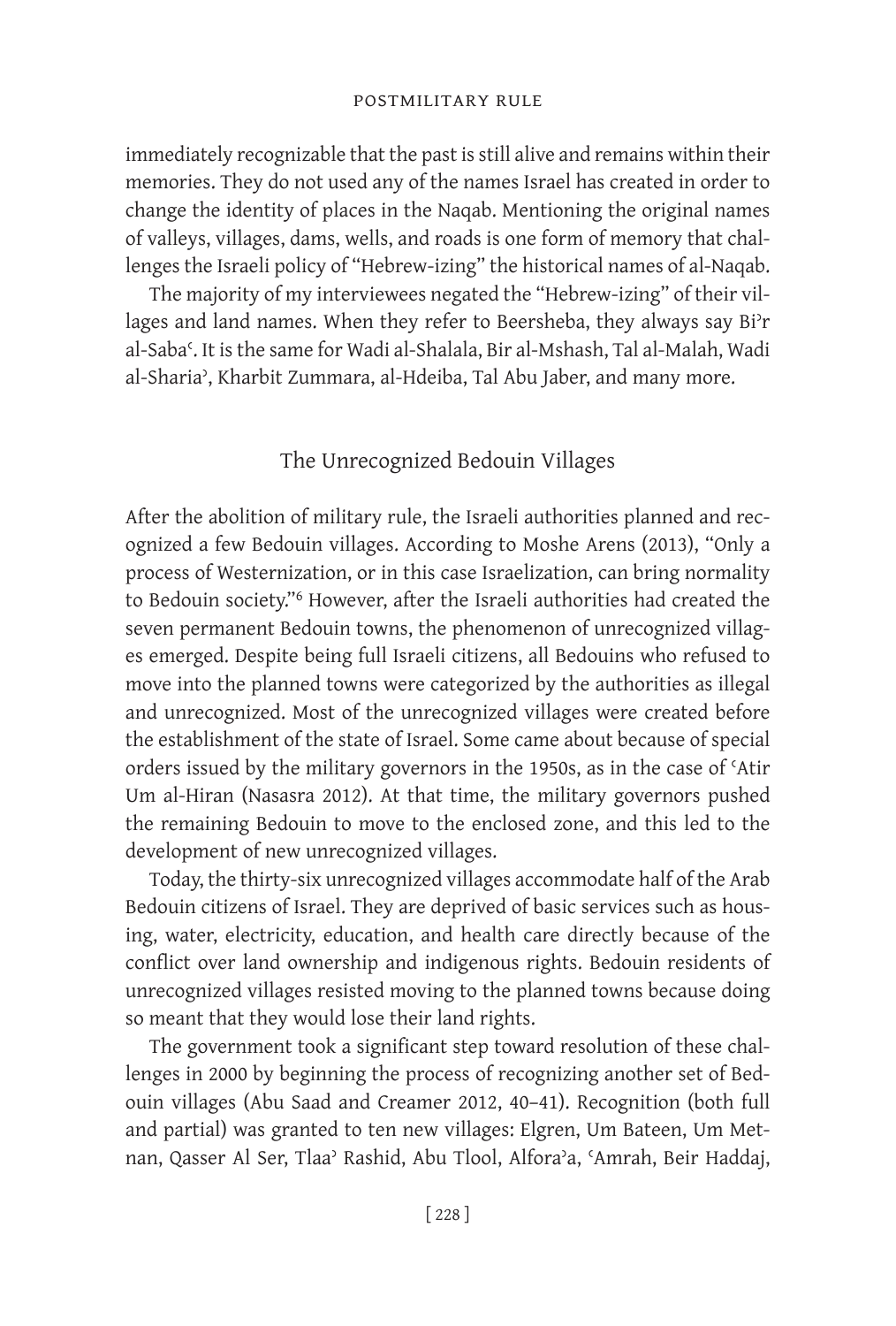and Drijat. While the government now legally recognizes these villages, it has made no investment in them even though they accommodate thousands of Bedouin citizens. Essential medical and welfare services are still lacking today in most of these villages.

According to a Human Rights Watch report (2008), the overall umbrella for the proposed new villages was the Abu Basma Regional Council. This council began to operate early in 2004. A Jewish mayor heads the council, and there is no significant administrative role for the Bedouin residents. Even though the official recognition process has begun, the procedures needed for obtaining full recognition, such as having full representation, remain complicated. In some cases, this is because of disputed land ownership. In others, it is because of slow-moving or blocked procedures. For the regional council, legal recognition of the ten villages does not seem likely to settle the conflict over recognition of historical Bedouin villages.

### The Oslo Era and Raising Awareness of the Bedouin Struggle

The rise of indigenous Bedouin politics and efforts to establish a Bedouin political party accelerated following the signing of the Oslo Accords (1993, 1995). Awareness of Bedouin marginalization and the struggle for recognition also increased considerably.

Interviews that I conducted in the Naqab confirmed that the Oslo Accords strongly contributed to the politicization of the Bedouin community. Former MK 'Abd al-Wahab Darawsha maintained that since the early 1990s, the Naqab has witnessed an Arab political awakening among the youth. According to him, many of these young people were against voting for the Mapai party and the fragmented politics of the shaikhs (interview with 'Abd al-Wahab Darawsha, October 25, 2014, Iksal). At the same time, the Bedouin organized community conferences in an attempt to establish a unified party that would speak on their behalf (*Kul al-'Arab*, February 16, 1996). Talab al-Sanne, the local MK from the Bedouin village of Lakiya, believed that political awareness of the Naqab Bedouin had increased since the Oslo Accords. He felt that this new awareness could be attributed to the ongoing marginalization of the Bedouin cause (interview with Talab al-Sanne, *Kul al-'Arab*, February 16, 1996). According to Darawsha, a number of Palestinian leaders,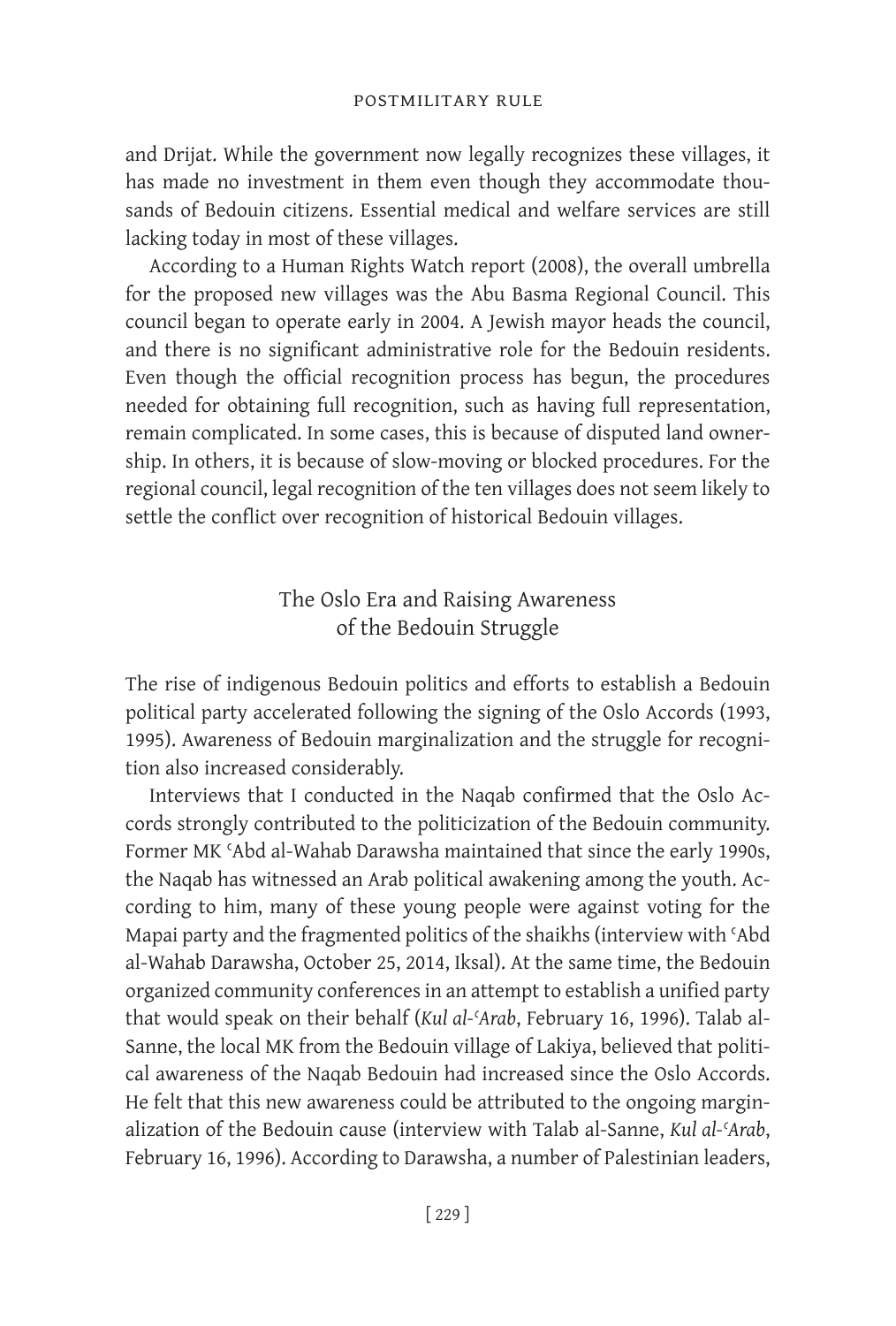such as Jibril al-Rjob and Saeb Erikat, arrived in the Naqab after the Oslo Accords were signed. This contributed to awareness among the Palestinian leadership of the marginalized situation in the Naqab (interview with 'Abd al-Wahab Darawsha, October 25, 2014, Iksal).

After the Oslo Accords, there were significant efforts to establish a political list for all the Naqab Bedouin in 1996. As Darawsha put it, the Naqab had witnessed not only an Islamic awakening but also an educational, Arab, and national awakening (interview with Darawsha, October 25, 2014, Iksal). Activists and local educated leaders began to establish an independent Bedouin party in the Naqab. This local grassroots initiative led to the establishment of a political party called Nida al-Wifaq on August 5, 1995, in the village of Lakiya. The local activist Saed al-Zabarqa was its head, and its general secretary was Hassan Abu Saad. Its main agenda was to improve the situation in the Naqab and represent the Bedouin community (Nida al-Wifaq, 1995).<sup>7</sup> Davar reported that 200 people from the Naqab had attended the launch of the party. In an impressive initial move, Nida al-Wifaq declared that one of the party's aims was to put the Bedouin on the political map of the Arabs in Israel (*Davar*, August 27, 1995).

Nida al-Wifaq represented a new form of indigenous politics that struggled against the traditional politics of the shaikhs. According to Mohamad al-Sayed, a local journalist writing in 1995, the Naqab saw growing nationalism following the Oslo Accords. This was directly linked to the prevailing political situation. Clashes occurred between police and the local youth in Rahat, where Mohammad Abu Jamma<sup>3</sup> had been killed after the Haram al-Ibrahimi massacre (Panorama, August 18, 1995). Hassan Abu Saad observed that the several days of *intifada* in the Naqab following the al-Ibrahimi massacre contributed to increasing nationalism among the Bedouin during the mid-1990s (interview with Hassan Abu Saad, Lakiya, April 20, 2014).

Meetings took place between PLO representatives and local leaders in Nazareth and in the Naqab. In the villages of Lakiya, PLO representatives were hosted by MK Talab al-Sanne to celebrate the peace process (interview with Abu Ahmad, Lakiya, April 2014). Former MK 'Abd al-Wahab Darawsha discussed in an interview how a number of Palestinian leaders, including Jibril al-Rjob and Saeb Erikat, visited the Naqab to find out more about the situation there. He noted that such visits to the minority were an active part of the peace process. He regarded the visits as the Naqab's backing the Oslo Accords. It also signaled a strengthening of the relationship among the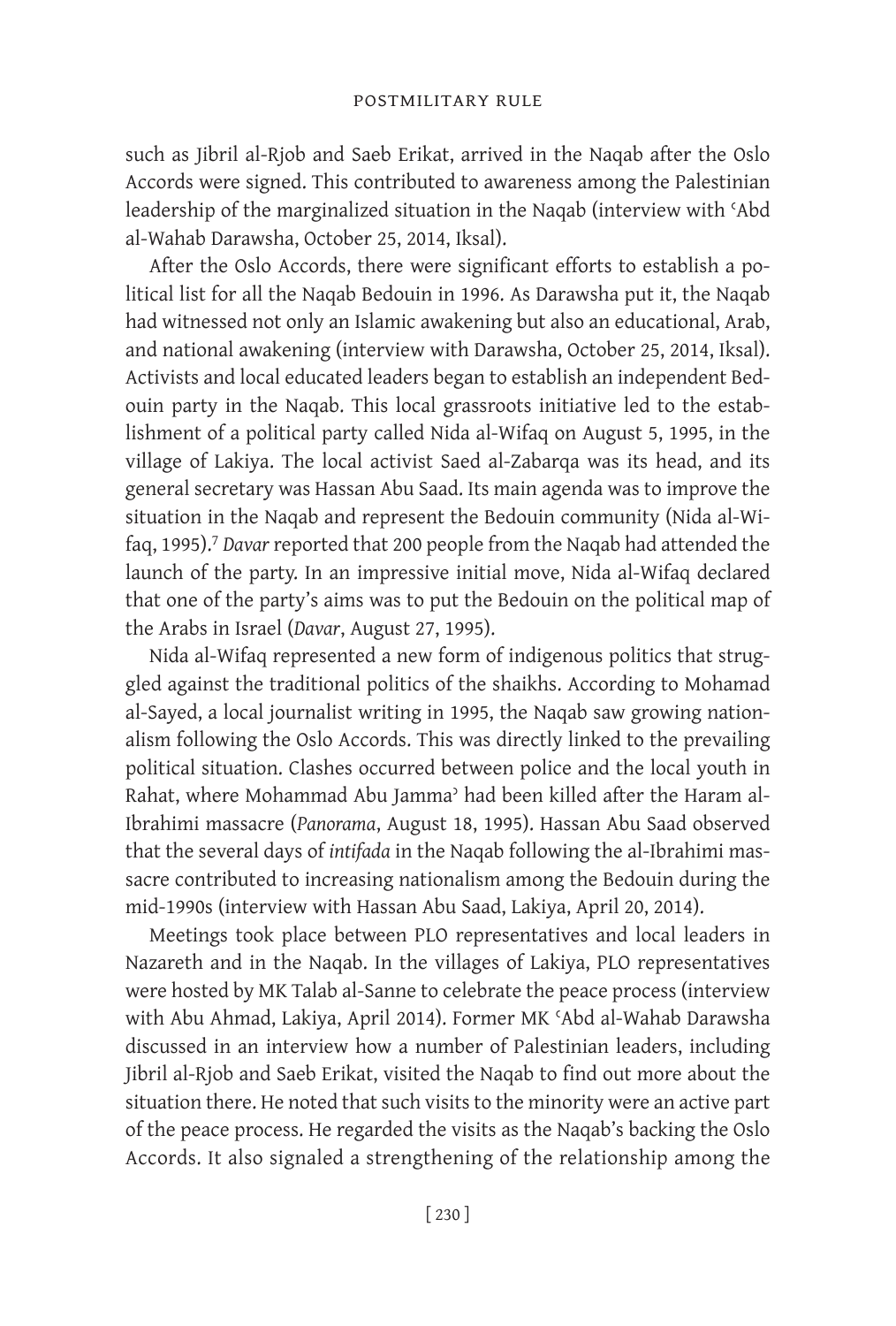Palestinians in Israel, the West Bank, and Gaza (interview with 'Abd al-Wahab Darawsha, October 25 2014, Iksal).

Talal al-Kirnawi, the mayor of Rahat in 1995, described in another interview how Yitzhak Rabin was welcomed to Rahat. Rabin was praised as a hero of the peace process by thousands thronging the streets of the town. This was one of the most memorable moments of the peace celebrations in Rahat (interview with Talal al-Kirnawi, March 2015). Rabin sold the peace process to the Palestinians in Israel, but not to the Israeli Jewish population.

Bedouin delegations, including leading Bedouin shaikhs, visited Yasser Arafat and congratulated him on signing the peace accords. Shaikh Sulaiman Mustafa al-Nasasrah delivered a speech in 1994 in front of the Palestinian leadership in Ramallah about the situation of the Bedouin and their struggle for recognition (Shaikh Sulaiman Mustafa al-Nasasrah, private collection, Rahat). The Arab Democratic Party sent their greetings to Arafat during their third general party conference in Nazareth. The party stressed the importance of continuing the peace process and establishing a Palestinian state (The Arab Democratic Party Conference, Nazareth, December 1994). 8

Arab leaders and politicians in Israel criticized the exclusion of the Arab minority from the peace process because they feared their continued marginalization. At a public event organized in Nazareth in 1994, Ramez Jaraysi, the former mayor, stated, "I fear that as a minority we will be the first to pay the price of the peace process with the Palestinians through further discriminatory policies and continued land discrimination" (al-Ittihad, September 11, 1994).

The Oslo Accords focused attention on the situation in the Naqab. They also encouraged the Palestinian leadership to visit the Naqab and support the Bedouin cause. Those acts of solidarity continue partly because of their shared struggle.

### The Goldberg/Prawer Initiative

The government initiated the Goldberg/Prawer plan in 2007. The aim of the plan was to deal with the issue of land claims and unrecognized Bedouin villages. The Goldberg/Prawer committee is one more in the long list of committees that deal with Bedouin land claims. Many mainstream Israeli politicians regard it as the most likely committee so far to force a solution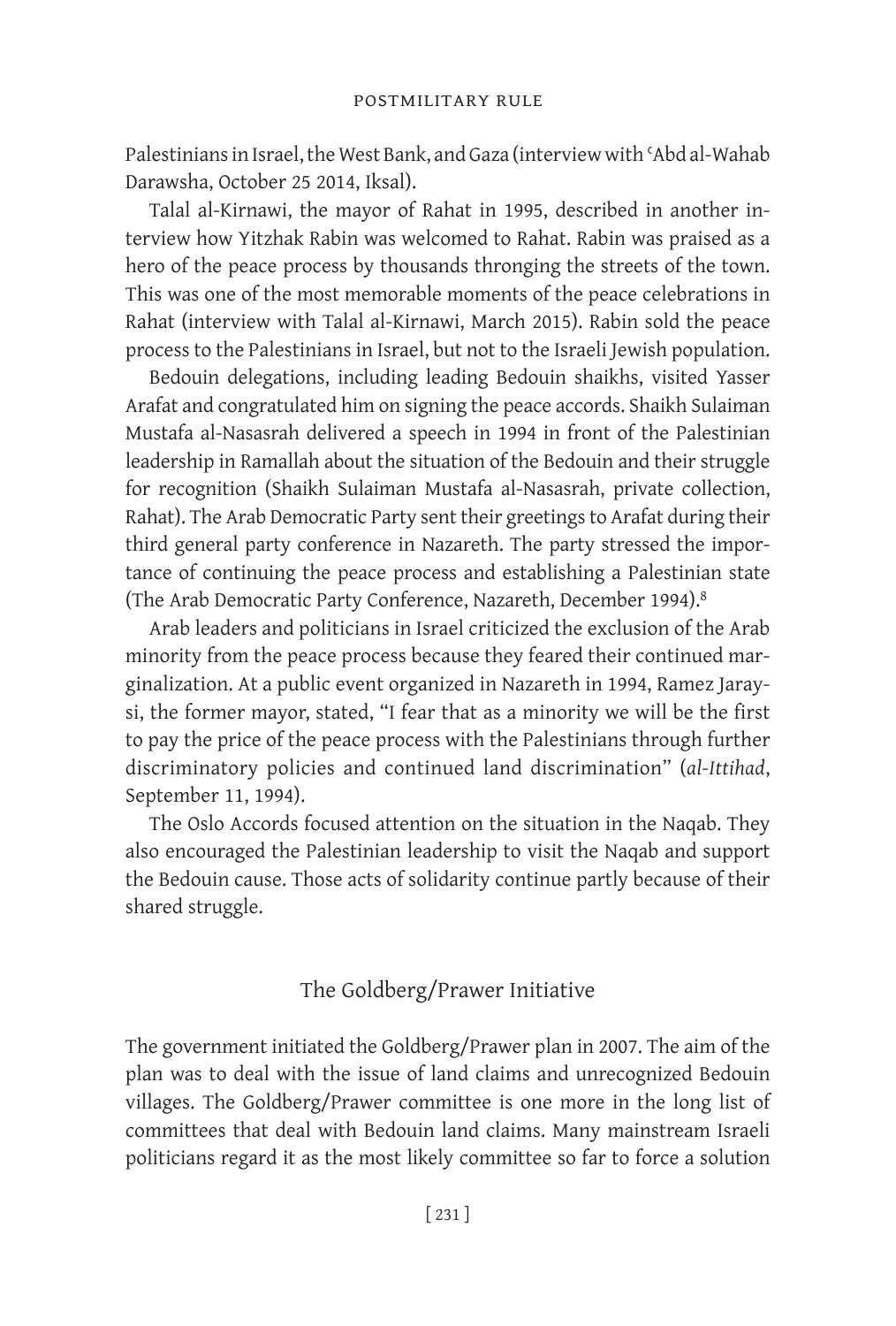to the conflict with the Bedouin. Ehud Olmert, a former prime minister, established the Goldberg Commission in December 2007.<sup>9</sup> He tasked the commission with finalizing the status of Bedouin land claims in the Naqab (Nasasra 2012).

The Bedouin sought to confirm that 800,000 dunams of land (a small portion of their historical lands) were recognized and recorded in the state registry. A report submitted in 2008 recommended that the government formally recognize some of the Bedouin land. The registry offices would list around 200,000 *dunams* (50,000 acres) as Bedouin territory. This was less than half of Bedouin land claims submitted since the 1970s.

The Goldberg Commission also recommended recognition of a limited number of the unrecognized villages.<sup>10</sup> The government formed a panel in January 2009 headed by Ehud Prawer, chief of the Policy Planning Department within the prime minister's office. The Prawer panel worked to implement the Goldberg recommendations by offering to settle less than 27 percent of the Bedouin claims. The Bedouin, represented by the Regional Council of Unrecognized Villages and other local grassroots organizations, refused the offer. The Bedouin community could see that the Goldberg and Prawer recommendations would mean another catastrophe (nakba) for them (interview with Huda, March 2013).

Yisrael Beiteinu, the political party led by Foreign Minister Avigdor Lieberman, urged the government to cancel the offer later in 2011 in response to the possible implementation of the Goldberg recommendations. The party recommended reducing the amount of land to be recognized (Nasasra 2012). Right-wing members of the Knesset and local Israeli council leaders in the Naqab also came out against the plan. This pressure from right-wing Israeli politicians paid off. The commission made modifications to the official recommendations of their report that included a reduction of the amount of land available to Bedouin communities. They also made a reduced offer of compensation to the Bedouin in order to persuade them to leave their land.

#### The Peaceful Movement

In 2010, it became apparent that public action would be vital in preventing this discriminatory bill from passing into law.<sup>11</sup> It was essential to appeal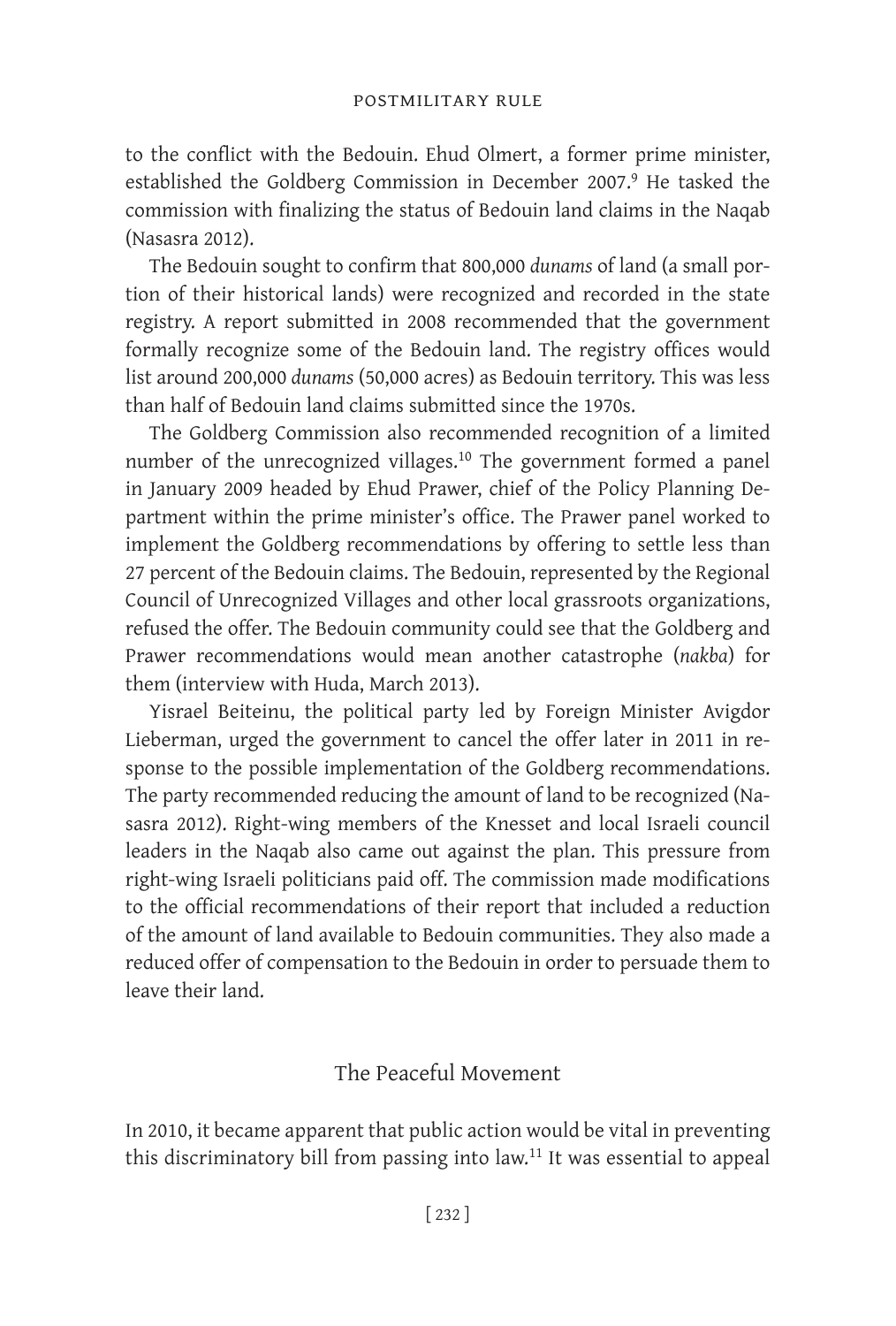to the media in order to influence public opinion by dismantling misconceptions about the Bedouin community. Such public actions caught the attention of both national and international media outlets. The rights of the indigenous people of the Naqab became a much discussed and contested issue.

The controversial Prawer plan received extensive national and international media coverage throughout 2013. In an unprecedented show of solidarity, Palestinians in Israel, the West Bank, Gaza, and the diaspora rallied alongside those marching in the Naqab. As the Bedouin MK Talab Abu Arar explained, it was Bedouin awareness of their rights as a minority that prompted massive demonstrations against the Prawer plan. He argued that the bill had been contested by international as well as local organizations since its aim was to confiscate "what remained of Bedouin land, which [was] done under the cover of Israeli law" (interview with MK Talab Abu 'Arar, Jerusalem, February 2014). Similarly, 'Abed al-Wahab Darawsha, a former MK from the Arab Democratic Party, pointed out that the Naqab today had undergone an intensive change. He said that the emergence of young leadership contributed immensely to the Naqab cause. The best example was the way in which the Naqab unified against the Prawer plan: "We have seen motivated youth who are seeking recognition and their rights" (interview with MK 'Abd al-Wahab Darawsha, Iksal, February 2014).

The UN issued several statements that called directly for the withdrawal of the Prawer plan. It demanded immediate steps to connect unrecognized villages to the electricity and water grids while improving their infrastructure. Speaking in Geneva on July 25, 2013, Navi Pillay stated that "if this bill becomes law, it will accelerate the demolition of entire Bedouin communities, forcing them to give up their homes, denying them their rights to land ownership, and decimating their traditional cultural and social life in the name of development."12 Other local organizations such as ACRI (the Association of Civil Rights in Israel) and Bimkom (planners for planning rights) campaigned for cancellation of the Prawer plan and urged people to boycott the bill.13

The bill edged through its first Knesset vote in June 2013, forty-three votes to forty. It was thought that the bill would become law before the end of the year. This emphasized the urgent need for public mobilization. Bedouin initiatives arose that included boycotting the government's plans at different levels and organizing protests in Arab villages across the country.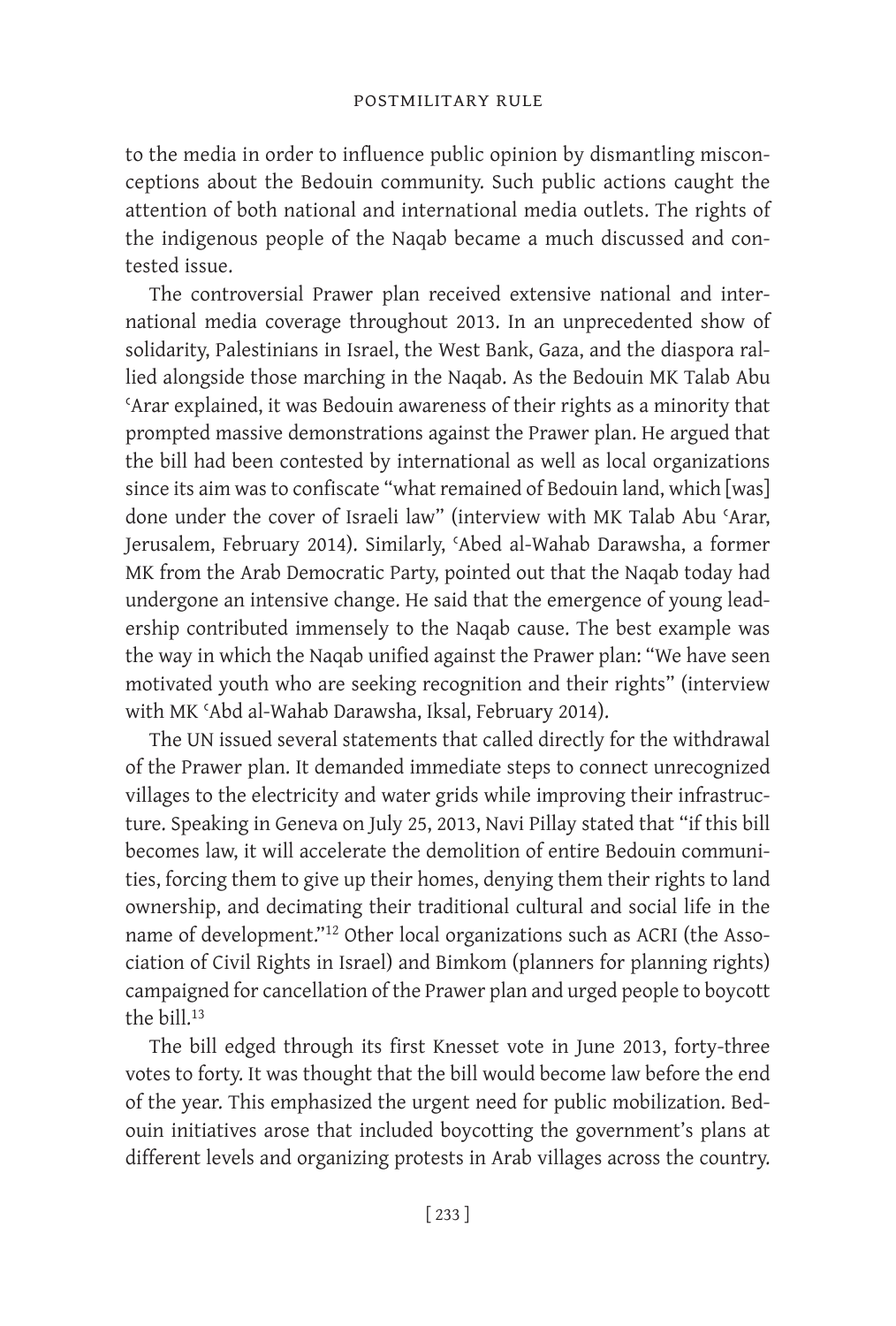Protesters held demonstrations outside the Knesset in November 2013 while the bill was debated. There were also protests outside the Supreme Court during the hearings concerning the planned demolition of the unrecognized village of Um al-Hiran.<sup>14</sup>

Yitzhak Aharonovitch, the minister for public security, warned of the deteriorating situation and escalating demonstrations in the Naqab. He warned that "problems, fire in the south and the blocking of roads, [were] in response to efforts to regularize the Bedouin communities." He stressed the need for another 400 police officers in the southern region based on worst-case scenarios and increasing protests (*Haaretz*, July 18, 2013).

Public action against the Prawer plan gained momentum in the summer of 2013 with the organizing of national Day of Rage protests under the banner of "Prawer Won't Pass." On July 15, 2013, the High Follow-Up Committee for Arab Citizens of Israel declared a public strike concurrent with demonstrations held in Bi<sup>2</sup>r al-Saba<sup>c</sup>, Gaza City, Ramallah, Jerusalem, Jaffa, Bethlehem, and the Galilee. The largest protest took place in Bi'r al-Saba'. The authorities declared this protest when the protestors staged a peaceful sit-in intended to block the main street by Ben Gurion University.15 Protestors held further demonstrations on August 1 in Bi'r al-Saba<sup>c</sup>, Wadi 'Arra, the Triangle area of central Israel, the West Bank, and in many cities around the world. Ten demonstrators were arrested in the northern Arab village of 'Ara'ra. The Haifa District Court released them under house arrest the following day. On August 31, around 1,000 demonstrators took to the streets in the center of Tel Aviv. Bedouin from al-Araqib and other unrecognized villages led the protests.<sup>16</sup>

The Day of Rage protests reached a high point on November 30, 2013, the eve of the Knesset's second vote on the Prawer plan. Protesters organized in Israel, in the Occupied Territories, and in two dozen other locations worldwide. According to *Haaretz*, thousands protested the plan in the Naqab (in Hura), Jerusalem, and Haifa. At least twenty-eight people were arrested, and police officers were wounded. Avigdor Lieberman responded to the Day of Rage by claiming, "The fight is over Jewish land."<sup>17</sup>

The police continued to arrest activists in the Naqab and the north after the Day of Rage. The astonishing brutality displayed by the riot police was highly controversial for the Israeli public. Some right-wing groups criticized this violence, stating that the response of the riot police had been entirely disproportionate to the peaceful nature of the demonstrations. The image that most encapsulated the arbitrary nature of the arrests was the troubling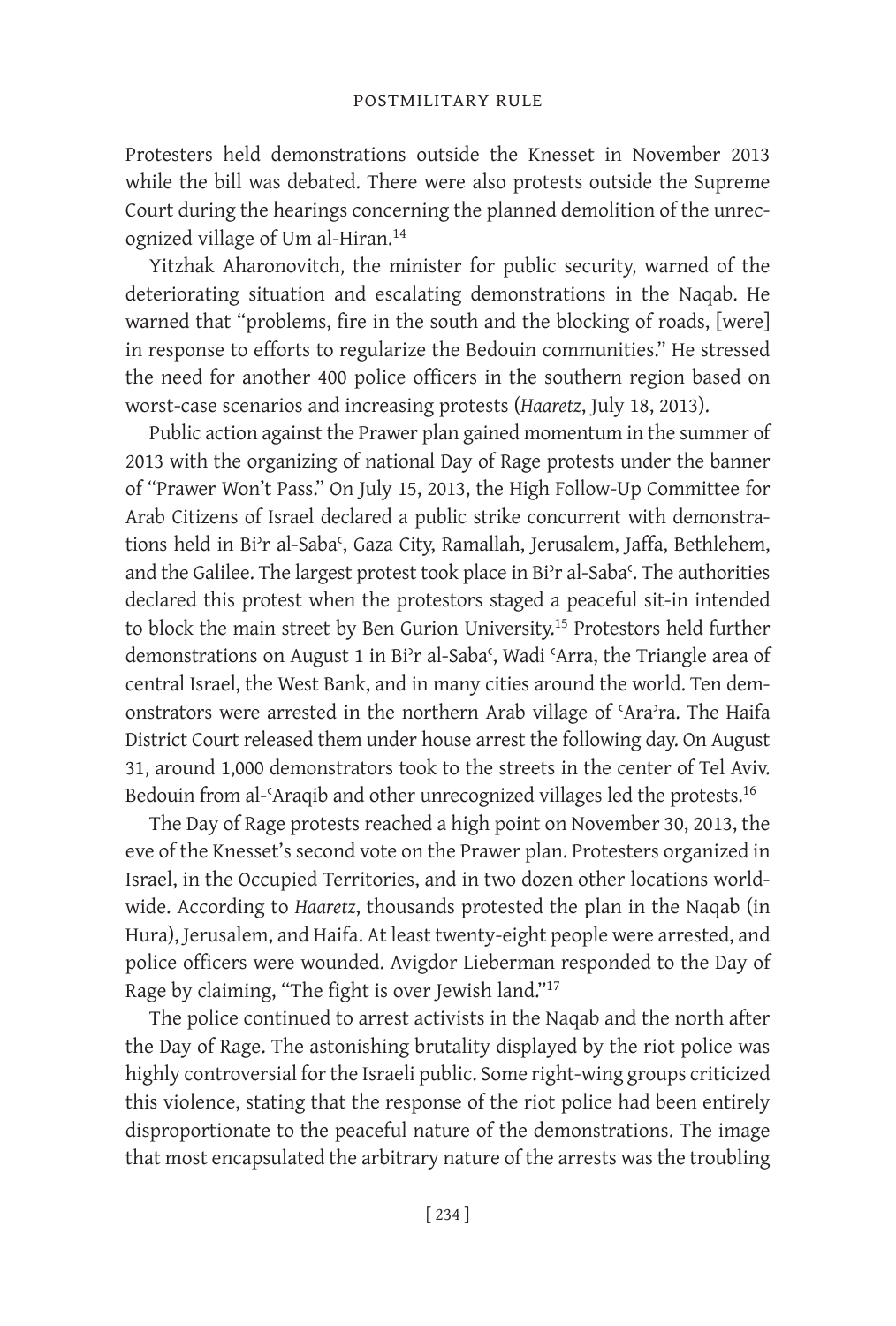footage of a young teenager violently arrested in Hura.<sup>18</sup> Other international actions to denounce and oppose Israel's Prawer plan occurred alongside these protests. One was a letter signed by fifty high-profile British actors, writers, and musicians urging Israel to cancel the plan. This helped to raise awareness of the issue in Britain and beyond.<sup>19</sup>

The Israeli General Security Service threatened political activists involved in the movement against the Prawer plan, particularly those organizing the demonstrations. It sent letters informing the activists that it had identified them and that they would be arrested if they attended the protests. The police even called in activists for interrogation. Such open intimidation intended to deter activists from political activity conflicts with the basic duty of the police to protect freedom of expression in the public sphere. The police threatened bus companies hired to take protestors from various towns and villages around Israel to Day of Rage demonstrations. They claimed that they would treat the transport companies as accomplices in "an illegal activity."<sup>20</sup>

The Joint List led the most recent organized struggle against the Prawer plan after its election to the Knesset in March 2015.<sup>21</sup> The Joint List is active in pursuing the preservation of Bedouin culture. It opposes the Prawer plan's forced relocation of up to 30,000 Naqab Bedouin. On March 26, 2015, the Joint List led the four-day March for Recognition protest for Palestinian Bedouin rights. According to the organizers, the aim of the protest was to raise awareness of the terrible living conditions in unrecognized Bedouin villages and to present a plan to President Reuven Rivlin for formal recognition of the villages.<sup>22</sup> Ayman Odeh, an adamant opponent of the Prawer plan, seeks the termination of all ongoing demolition and relocation projects in the Naqab. On the first day of the march, Odeh stated, "We are indulging in a popular democratic civilian movement to recognize these villages. I am confident at the end of the journey, the villages will be recognized, and everyone will benefit from this achievement" (Deger 2015).<sup>23</sup>

The main goal of this protest was for the Israeli government to give formal recognition to the unrecognized Bedouin villages. This would allow building permits that would enable the Bedouin people to preserve their way of life. After the election of the Joint List, a number of MKs visited the Naqab and prioritized their struggle according to the agenda of the Joint List's campaign for the Naqab cause. As MK Yousef Jabareen stated, "the Naqab context and the struggle against Prawer helps to unify us as a joint list. The urgent need to deal with the situation in the Naqab is more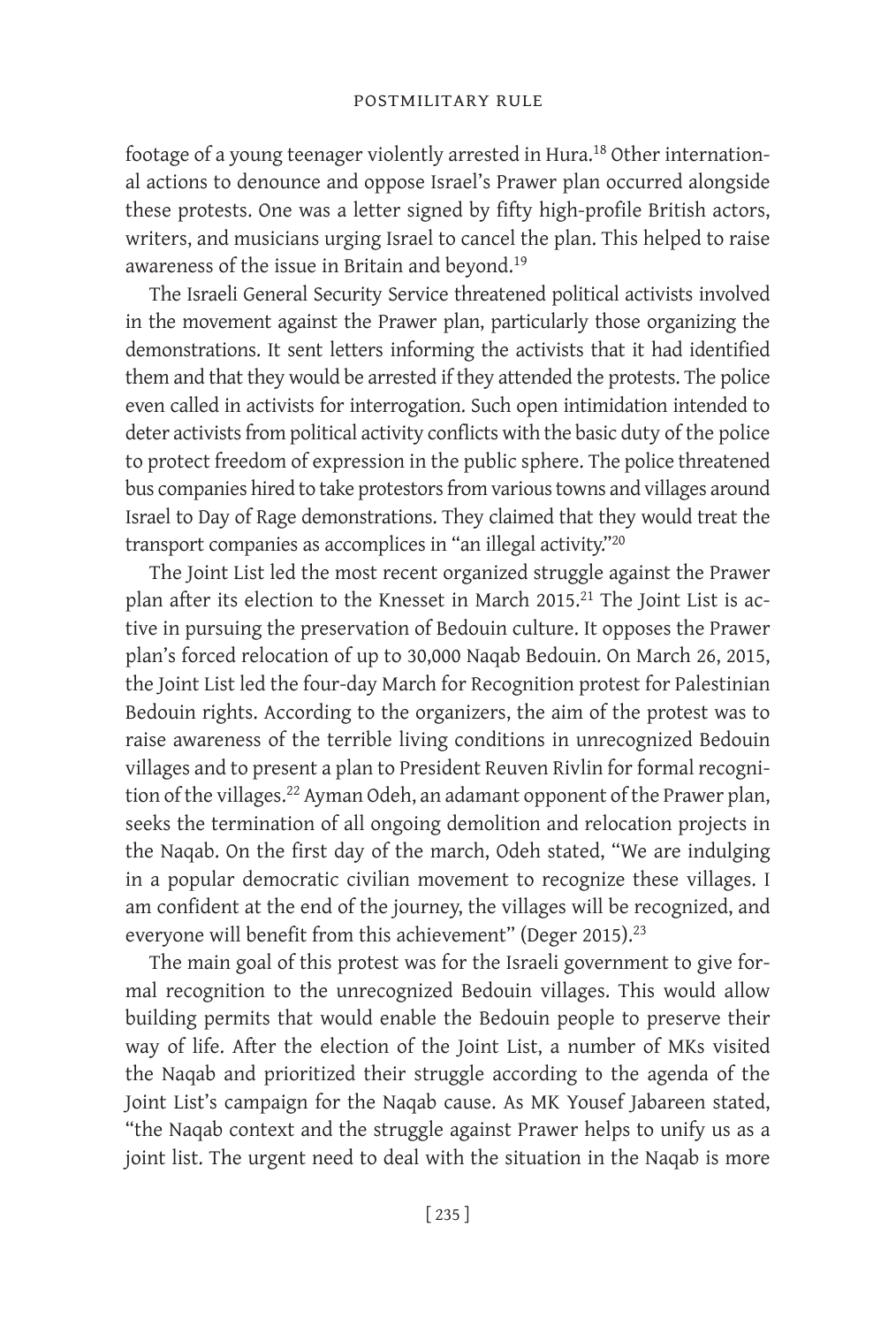important than our internal disagreement on various issues" (MK Yousef Jabareen, interview in Hura, June 25, 2015).

## Organized Community and the Emergence of Youth Leadership

The Bedouin formed the Bedouin High Committee (*lajnat al-tawjeh al-'ulya la* 'arab al-naqab) to stop the Prawer plan from going any further. The committee included representatives from the community, political parties, NGOs, local institutions such as Shatil, women's organizations, activists, the Islamic movement, Bedouin lawyers, and members of the Knesset. Other Arab political and legal bodies, such Balad, Adalah, and the Islamic Movement, were accused of radicalizing the struggle and pushing the Bedouin to protest. $24$ 

The northern and southern branches of the Islamic movement both took part in recruiting people for demonstrations. The Islamic movement played a crucial role in encouraging people to demonstrate by using its media sources and its mosques as bases for activities (interview with Yousef Abu Jamma<sup>2</sup>, Rahat, April 2014). The Islamic movement was the most organized group in the campaign against the Prawer plan. It is hard to imagine that any vital decisions could have been made in the Naqab without its views being taken into account. Using mosques as recruiting points for demonstrations is still the movement's strongest form of organization.

The young leaders, *al-hirak al shababi*, directed the other powerful form of organization against the Prawer plan. This motivated leadership emerged because of internal struggles among the old guard and as more young people became involved in protest marches. Though not formally declaring themselves as new leaders, they used their own initiative and led the struggle against the Prawer plan and were arrested by the police at the protests. Their activity not only signaled the loss of control over the youth but also challenged the old leadership. Huda Abu Obeid, a leading organizer of the hirak, remarked, "The state treats us like an object that can be moved from place to place . . . they are denying us the basic right to decide our own fate, to decide where we will live, what we will do with our property and our basic right to a home."25 Suddenly, key Israeli and international newspapers were interviewing young Bedouin leaders about their rejection of the Prawer plan. They stated clearly that they would continue to protest peacefully to stop it.